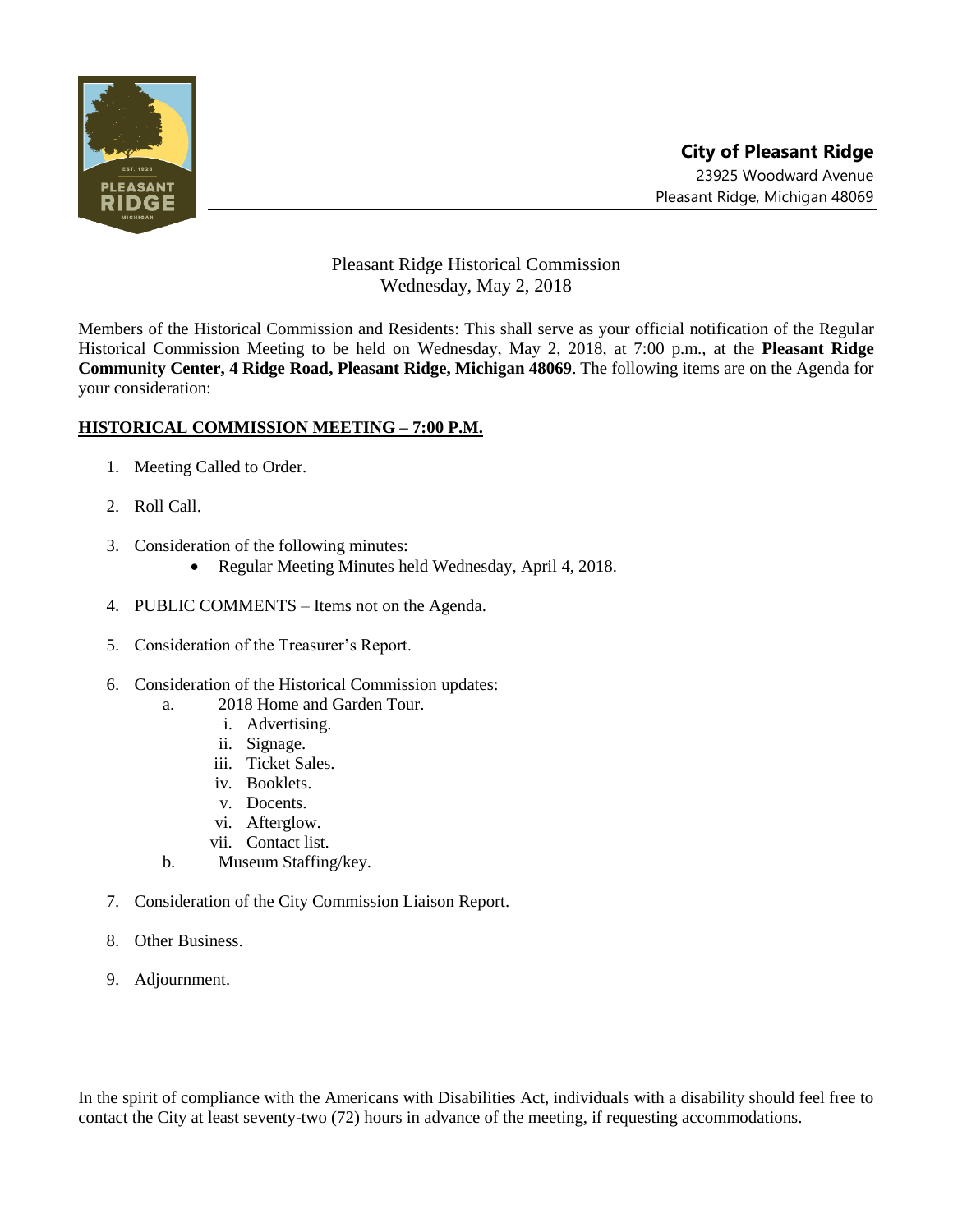## Pleasant Ridge Historical Commission Meeting Minutes Wednesday, April 4, 2018

- 1. Meeting was called to order 7:00 pm by Lauren Howard.
- 2. In attendance: Jessica Herzig, Amber Herrick, Lauran Howard, James Koeppen, Erik Krogol, Nick Kokotovich, Conrad Stack and John Wright. Missing: Don Daniels and Brett Scott. Also in attendance: Amy Drealan – City Clerk.
- 3. Consideration of March 7, 2018 meeting minutes: Motion to approve by Conrad Stack, second by Nick Kokotovich. All in favor.
- 4. Public Comments Items not on the Agenda:
	- a. N/A
- 5. Treasurer's report for January and March 2018 by Conrad Stack: Revenues: \$1.58; Expenditures: \$0.00; Ending balance: \$3,858.32. Motion to approve by James Koeppen, second by Amber Herrick. All in favor.
- 6. Consideration of the Historical Commission updates:
	- a. 2018 Home and Garden Tour
		- i. The 2018 tour is planned for June  $2<sup>nd</sup>$  from 10:00 am  $-$  4:00 pm.
		- ii. Current status for 2018 tour:
			- 1. 6 Norwich **confirmed** House Captain Don Daniels
			- 2. 21 Norwich **confirmed** House Captain James Koeppen
			- 3. 3 Oxford **confirmed** House Captain Conrad Stack
			- 4. 27 Oakdale **confirmed** House Captain Nick Kokotovich
			- 5. 22 Devonshire **confirmed** (Sandy) House Captain John Wright
			- 6. 85 Amherst garden **confirmed** (Stacey) House Captain Lauren Howard
			- 7. Tickets/Cash Amber Herrick and Eric Krogol
			- 8. Cathie Gillis has the Pleasant Ridge Home Tour mail signs in her garage, Cathie and Conrad Stack will set them up for the home tour.
			- 9. Secure Docents.
			- 10. Docent letter Lauren Howard
			- 11. Media form Every household to sign off on. Jessica Herzig will update us on the Media Blast about the tour.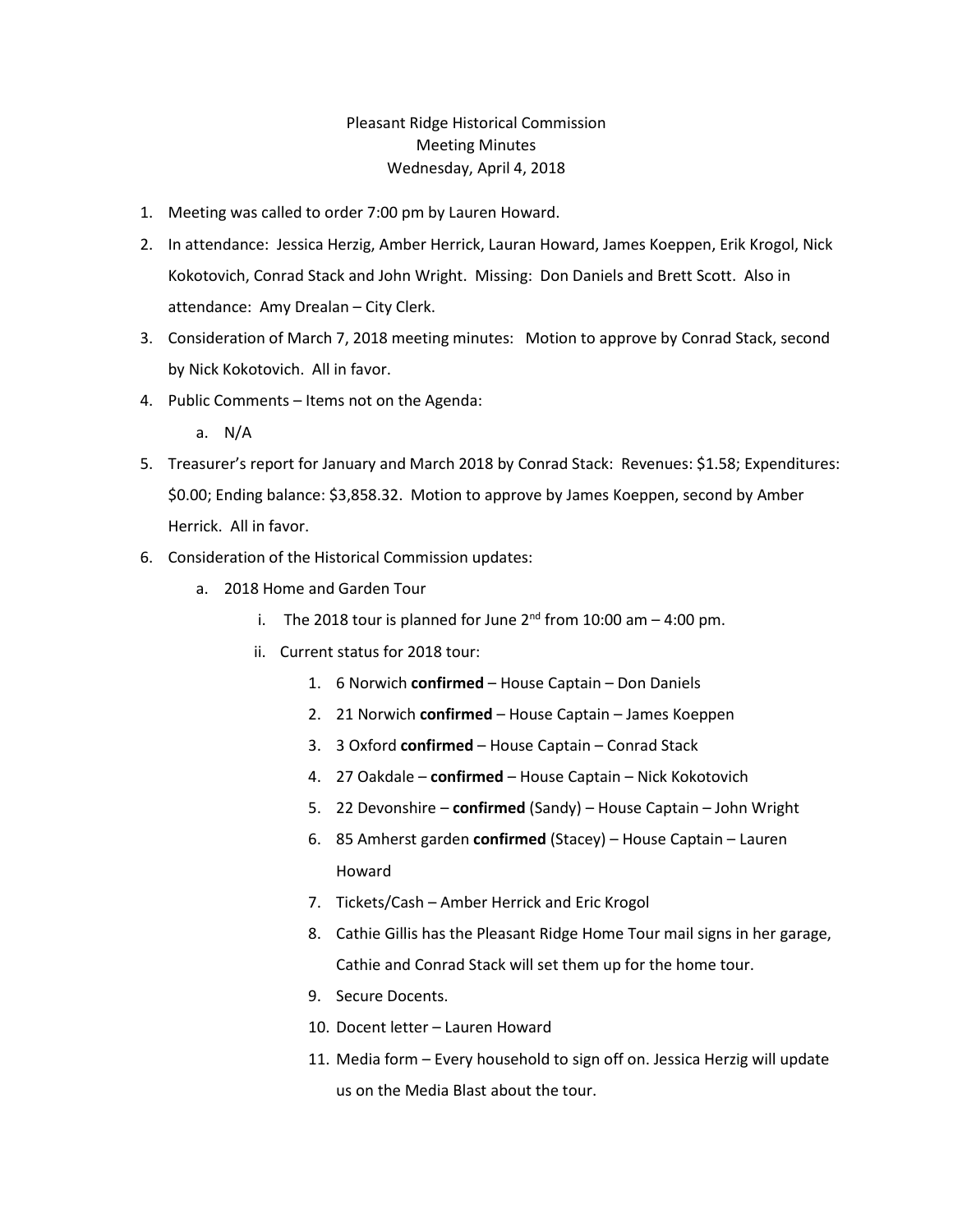- 12. Amy Drealan will order more shoe booties for the tour.
- iii. Afterglow Budget previously decided.
	- 1. Budget limited to \$1,000.
	- 2. Lauran Howard will host Afterglow at her home on Oakland Park Blvd.
- iv. 2018 Ticket Prices previously decided.
	- 1. Day of tour \$25, purchased in advance \$20 and docent \$15. All in favor. Media has this information.
- v. Book Printing
	- 1. Nick Kokotovich and Jessica Herzig will project manage the book edit/printing.
	- 2. Write up need to be done last weekend in April.
	- 3. Home Pics for the book Tom Treuter and invite to afterglow.
	- 4. Advertising James Koeppen
		- a. Amy Drealan will invoice the advertisers
- b. Museum Staffing
	- i. Third Saturday of the month from 10:00 am 12:00 pm.
		- 1. May 19, 2018 John Wright
		- 2. June, day of tour Amber Herrick and Eric Krogol
	- ii. General museum notes: One key and Chairperson is responsible for the key.
	- iii. Have Scott come and show the database in a future meeting for new members – Pending.
- c. Speaker Series Ideas:
	- i. Kit homes Set for Aug 9, 2018 7PM and advertise at the Home Tour
	- ii. We are willing to offer a stipend for up to \$100 for the speaker.
- 7. Consideration of the City Commission Liaison Report:
	- a. N/A Brett Scott missing from meeting.
- 8. Other Business:
	- a. Pleasant Ridge Then and Now Book 1981
		- a. Jessica Herzig will talk to her contact and see if she would like to revamp or create a new one for Pleasant Ridge. Add 696, parks and new resident stories.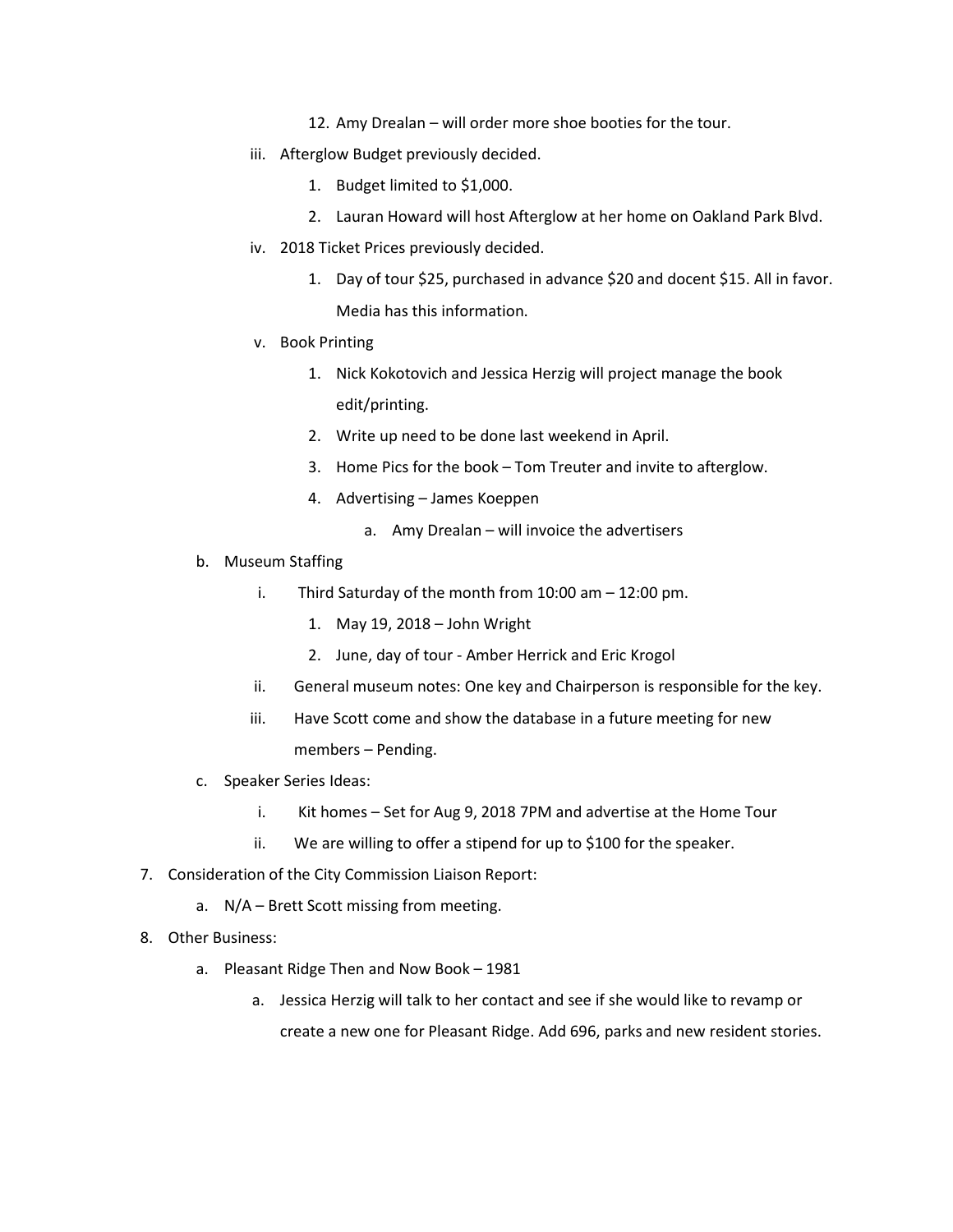- b. Pleasant Ridge Manager Jim Breuckman stated in an e-mail to Chairperson Lauren Howard that the "Then and Now" book project would be a Historical Commission charge per the Charter.
- c. Nick Kokotovich will scan the "Now and Then" book to a pdf file for Amy Drealan by May 15<sup>th</sup>.
- d. We have 5 boxes of these books talked about giving them out for free with a purchase of tiles at the home tour in June.
- e. Stated that the Pleasant Ridge Historical Commission needs to come up with a "Mission Statement"
- 9. Adjournment at 9:07 pm. Motion by James Koeppen, second by Amber Herrick. All in favor.